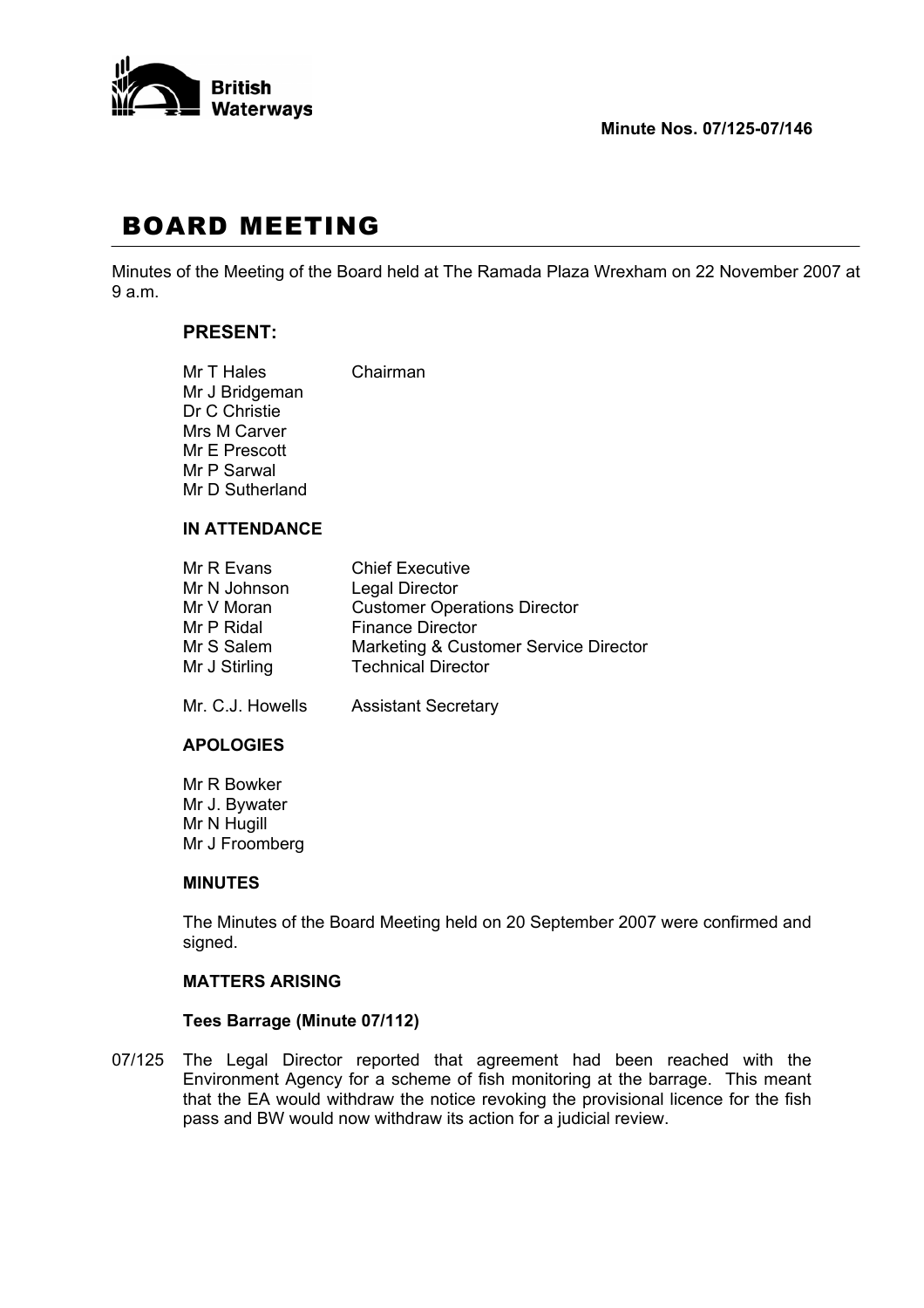# **Invasive Species (Minute 07/113)**

07/126 In response to Mr. Bridgeman, the Chief Executive advised that it would be impractical, given the extent and variety of invasive species, to produce a full audit. He would, however, arrange for an overview which would give the Board an appreciation of the scale of the issues. This would be presented to the next meeting.

# **Government Flooding Review (Minute 07/120)**

07/127 It was confirmed that BW was contributing to the flooding review established by the Prime Minister. A draft submission was currently with Defra.

# **CHIEF EXECUTIVE'S REPORT**

07/128 The Board noted BWB 3299.

# **The Helix Project**

07/129 The Board welcomed the news that the Helix Project had been selected to receive a £25 million grant from the Big Lottery. The BW Scotland element would involve a new navigation channel alongside the River Carron to improve access into the Forth & Clyde Canal. It was agreed that the Scottish Director and his team, together with Dr. Christie, should be congratulated on this achievement.

> It was noted that the overall project cost was £46 million and that further calls on the partners in the project consortium would be necessary. BW Scotland was currently contributing £2 million. It was agreed that the Board would receive a more detailed brief on the arrangements for delivering the project.

# **CSR Settlement**

07/130 The Chief Executive advised that confirmation of BW's CSR settlement was expected in the next few days.

#### **Quarterly Shareholder Meeting**

 Mr. Bridgeman commented on his attendance with the Chief Executive and Finance Director at the Quarterly Shareholder Meeting. He referred to Defra's request for a scoring system by which the various aspects of BW's stewardship of the network could be assessed. The Board accepted that although this was potentially an onerous task, an approach based on capturing existing data should avoid this. The approach should also be selective with the accent on those aspects which best represented the Government agenda and BW's strategic objectives.

 The Chairman added that this would be taken further at the Board strategy meeting in January.

# **Annual Meeting**

07/131 The Marketing & Customer Service Director concurred with Mr. Prescott that the annual meeting which he had attended did not represent all the elements of the waterways constituency. Proposals for change would follow the conclusion of the review currently in progress.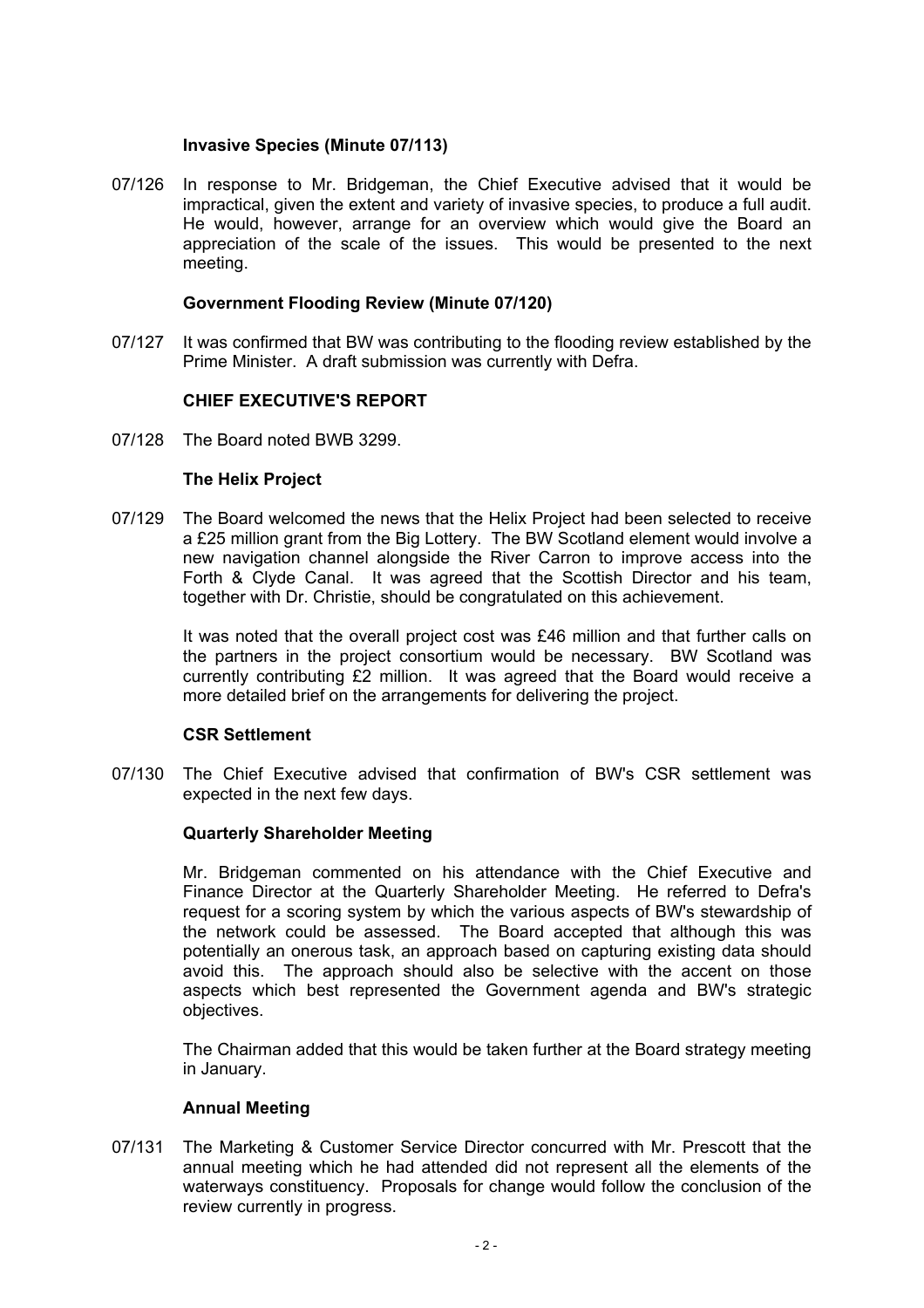# **Freight**

07/132 Mr. Salem reported on progress, following the OXERA report, in forming an informal alliance of bodies with an interest in developing waterborne freight and identifying a handful of achievable aims.

> It was agreed that freight and related issues, particularly dredging, would be an element of the Board's forthcoming strategy review. The Executive would consider the best way of briefing Board Members, especially those recently appointed, so that they could participate fully in the discussion.

# **Data Protection**

07/133 Mr. Prescott referred to the recent data loss at Customs & Excise. The Legal Director confirmed that BW had in place robust processes in respect of data protection and that everyone involved would be reminded of the need to adhere to these fully.

# **Licence Price Consultation**

07/134 The Chief Executive confirmed that the Board would receive a full report on the outcome of the consultation and recommendations arising. This would be in the Business Plan.

# **Leadership Development Programme**

07/135 The Board noted the work now underway with the Centre for High Performance Development for a long term leadership development programme in BW. It was agreed that the Nomination Committee would receive a further report on this.

#### **Cotswolds**

07/136 The Chief Executive reported that issues had arisen with Stroud District Council and HLF which were further delaying agreement on the commencement of the Cotswolds 1A project. Every effort would be made to achieve an early resolution of these.

#### **Project Approvals**

- 07/137 The Board noted the following projects that had been approved by the Chief Executive:
	- South Stratford Canal Wilmcote Locks Phase 1 £920,000
	- Shropshire Union Canal Dredging Hack Green £639,000
	- Lee Valley Towpath Improvements £844,000
	- Hale Wharf Footbridge, Stage 2 Design £797,250.

#### **FINANCE REPORT**

07/138 The Finance Director introduced BWB 3298.

 Mr. Ridal gave an update on the F6 full year forecast. He advised that he was looking at better ways of booking JV profits to provide insulation against the volatility of the income.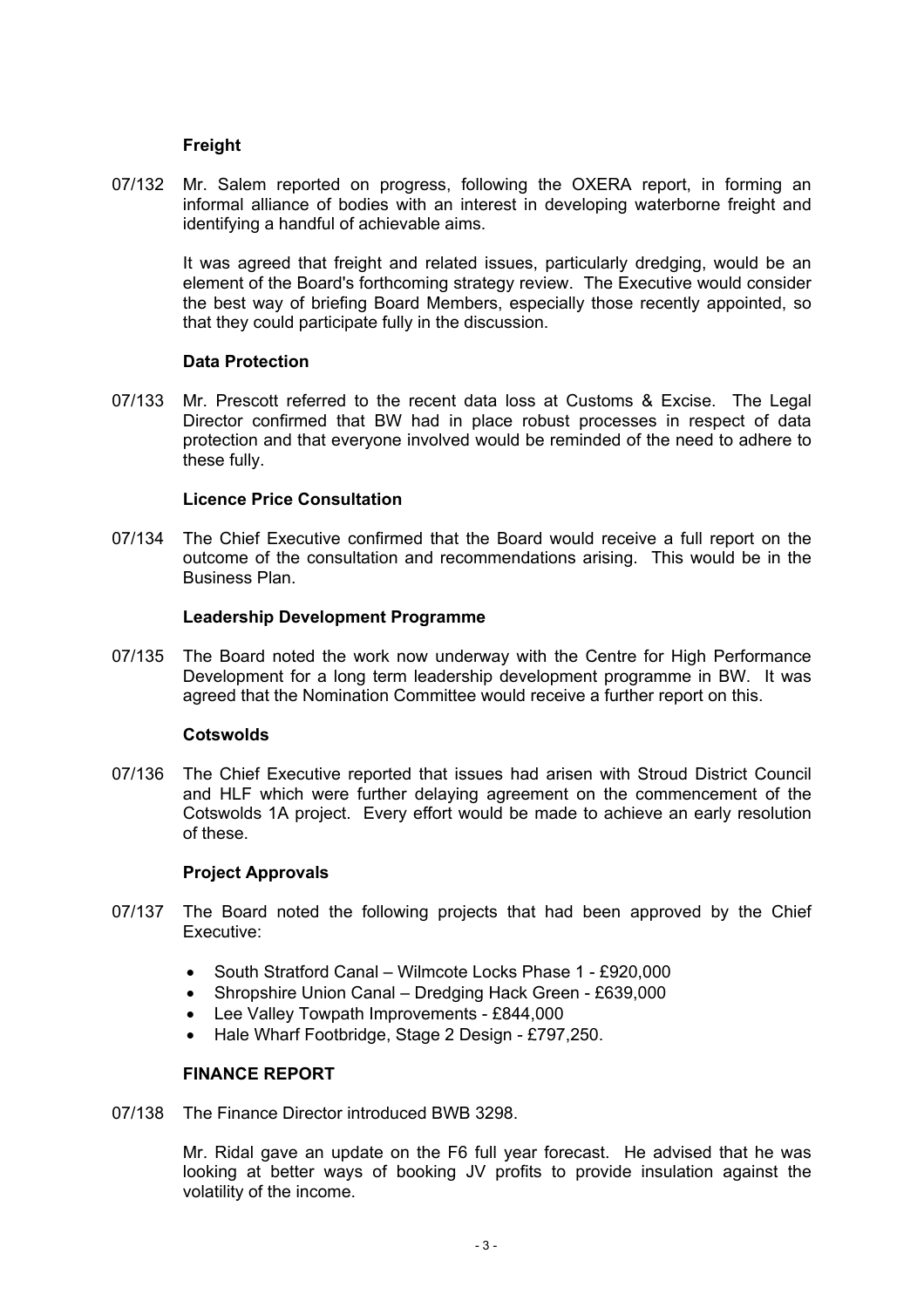The Finance Director then gave a presentation on the reappraisal which the BW Pension Fund had recently carried out of its investment strategy. He asked for Board Members' confirmation that they were comfortable with this before the Trustees meeting the following week. The Board confirmed this with the proviso that the hedge fund element of 15% was considered to be high.

#### **INTERNATIONAL FINANCIAL REPORTING STANDARDS**

07/139 The Finance Director presented BWB 3300 reporting on the status of the project for the conversion of BW Accounts to IFRS. The Board reviewed the converted accounts for 2006/07 and agreed a final decision would be taken at its January meeting following the review by the Audit Committee.

# **HEALTH & SAFETY MANAGEMENT PROGRESS REPORT**

07/140 The Board considered BWB 3301 by the Technical Director including a full update on the breach on the Monmouthshire & Brecon Canal near Gilwern on 16 October.

 Mr. Stirling advised that the HSE had visited the site and had not raised any issues which he should bring to the Board's attention.

 He confirmed that internally a safety alert had been issued throughout the business on bed leaks. Lessons from the leak would be built into the current re-evaluation of the asset review process. All pre-SAP principal inspections (i.e. 2003) would be revisited to ensure nothing had been missed.

 Mr. Prescott welcomed the emphasis on responding to staff concerns and stressed the importance of keeping reportees in the loop at all times.

 The Board asked that its appreciation of their efforts be conveyed to all involved in dealing with the breach and its aftermath.

 The Board briefly reviewed the rationale by which the expenditure on the repair could be justified in terms of competing priorities. It was agreed Board Members would receive the report on the benefits to the Forth & Clyde Canal of the Millennium Link Project. This illustrated the significant economic and other benefits which canals brought to their wider corridor.

The Board then considered the report on asset condition generally in the business.

 Mr. Sarwal questioned the appropriateness of the category E5 when each of these assets (currently 4 in total) were subject to a rigid inspection regime by competent inspectors and engineers. It was agreed that it was appropriate to factor in the mitigation, e.g. by designating as E2 or E3. The Technical Director would report more fully on the assets involved and the mitigation measures within a week.

#### **COMMERCIAL DIRECTOR'S REPORT**

07/141 The Chief Executive introduced BWB 3297 on behalf of the Commercial Director.

 The Board approved the following in respect of the H20 joint venture with blockilmartin:

• the transfer of two further sites to H20 Urban for a total consideration of *[Confidential information]* which is supported by independent valuations from asset valuers, Gerald Eve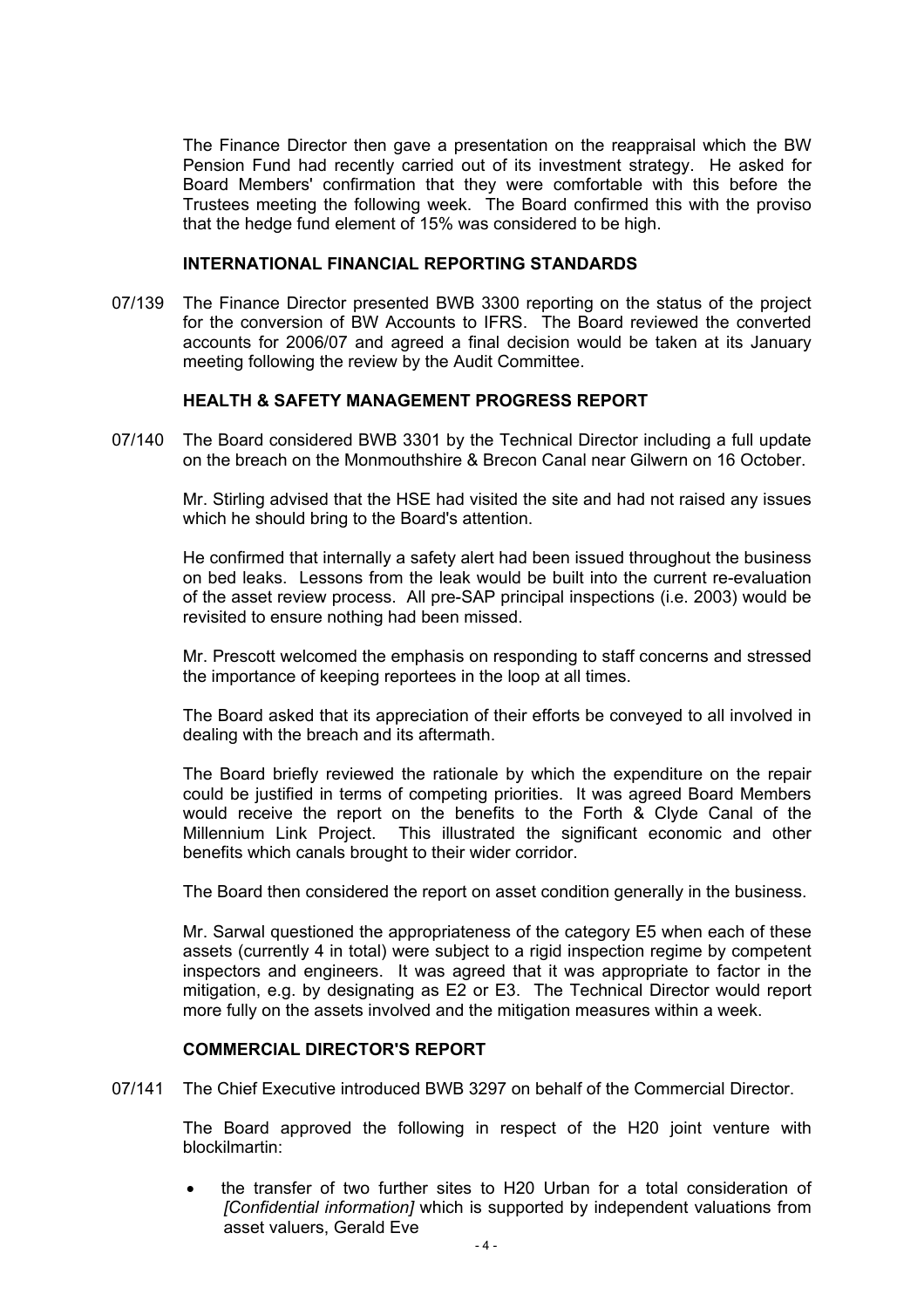- the approval of all future disposals to H20 Urban by the Executive provided they are within the current delegation arrangements and approved loan capital limits
- the growth strategy to be employed in respect of H20 Urban, particularly in Scotland and the North
- in the context of this strategy and the Board's policy on company directorships, changes to the corporate governance arrangements for the venture, including the formation of a new tax-transparent Limited Liability Partnership and the addition of Director Scotland to the current H20 Urban Limited Board.

 Mr. Evans agreed to look further into a suggestion by Mr. Sutherland that the tax rules on LLPs were to be changed and could be less advantageous.

 It was confirmed that whilst H20 had evolved from an existing business relationship and not been set up through a competitive selection process, the Board had subsequently received a full report and had been content with the position and this had been documented.

 The Board noted the Wood Wharf and Gloucester Quays updates together with a progress report on BW's continued participation in a major regeneration opportunity in Grantham.

#### **CORE WATERWAY/INFRASTRUCTURE (BWB 3302)**

07/142 Arising from their questions about the insurance cover in respect of the breach at Gilwern, it was agreed that it would be helpful to Board Members to receive a report on BW's overall insurance policy.

#### **STATUS REVIEW**

07/143 The Chairman reported that the first status review report received from KPMG had validated BW's position on arrears and steady state etc. KPMG would now be concentrating on the review of future options. He was hopeful that some initial conclusions would be available for the January Board Meeting.

# **BOARD COMMITTEES**

07/144 The Board noted the Minutes of the Audit Committee meeting held on 12 September 2007 and the Fair Trading Committee meeting on 20 September 2007.

> The Chairman gave a brief oral report on the meeting of the Property Committee on 20 November 2007.

# **FEEDBACK FROM BOARD VISIT**

07/145 The Board asked that the Wales & Border Counties team be thanked for the arrangements for the visit the previous day to the Monmouthshire & Brecon and the Montgomery Canals.